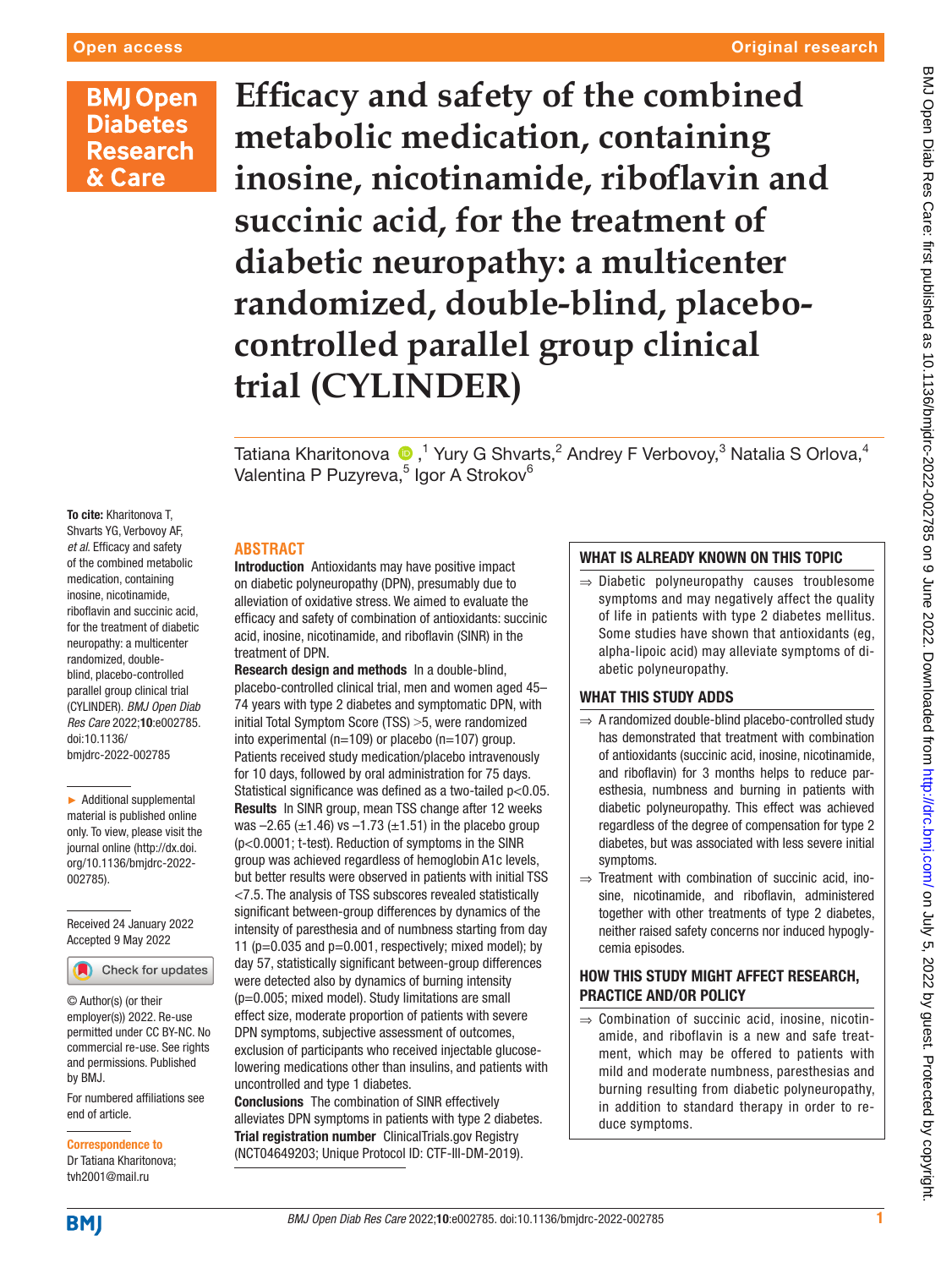#### **INTRODUCTION**

The reported prevalence of diabetic polyneuropathy (DPN) varies from  $6\%$  to  $51\%$  $51\%$  $51\%$  in adult patients;<sup>1</sup> its detection is increased to 90% with the use of electrophysiological methods.<sup>23</sup> Symptoms of DPN, such as neuropathic pain and decreased sensation, can cause falls and fractures, impair quality of life, restrict activities of daily living, provoke depressive symptoms, and contribute to formation of foot complications. $4-6$  Treatment options for DPN which effectively target the underlying nerve damage are still lacking.<sup>57</sup> Apart from symptomatic therapy (antidepressants, anticonvulsants, analgesics), current treatment options include alpha-lipoic acid (300–600mg per day intravenously, for 2–4weeks) which is known to improve nerve conduction velocity and alleviate positive neuropathic symptoms in patients with  $DPN$ ;<sup>8</sup> this effect is supposedly attributed to its antioxidant action.<sup>[9](#page-7-5)</sup> Several other antioxidants, including succinic acid, riboflavin, and nicotinamide, demonstrate positive impact on the nervous system, including reversal of neurological deficit and alleviation of oxidative stress, in experimental diabetes mellitus in animal studies.<sup>10-13</sup>

A combined metabolic medication, containing succinic acid, inosine, nicotinamide, and riboflavin (SINR; manufactured as Cytoflavin, by 'POLYSAN', Russia) promotes glucose utilization and possesses an antioxidant effect. Its administration in experimental diabetes in rats was accompanied by a decrease in the level of circulating products of lipid peroxidation and low-density lipoprotein cholesterol.<sup>14</sup> Derivatives of 3-hydroxypyridine and succinic acid were not inferior to alpha-lipoic acid in experimental therapy of behavioral disorders and conditioned reflex learning in alloxan diabetes in rats; in addition, the use of succinic acid in the acute period of alloxan diabetes reduced hyperglycemia and normalized triglyceride levels. $1516$  In humans with DPN and diabetic foot syndrome, succinate-containing medications may contribute to reducing the severity of DPN, improving tissue oxygenation, and restoring the activity of enzymes of the antioxidant system.[17 18](#page-8-2) Antioxidant effect of the combined medication, by analogy with alpha-lipoic acid efficacy, substantiates the hypothesis of its effectiveness in the combined treatment of patients with DPN.

We aimed to evaluate the efficacy and safety of combined metabolic medication, containing inosine, nicotinamide, riboflavin, and succinic acid, compared with placebo in the treatment of patients with DPN.

#### MATERIALS AND METHODS Study overview

We performed a randomized double-blind, placebocontrolled clinical trial in 10 clinical centers in Russian Federation.

#### Study population

We included men and women aged 45–74 years, with diagnosis of type 2 diabetes confirmed ≥1year before sensorimotor DPN, as demonstrated by Total Symptom Score<sup>19</sup> (TSS) >5 points, with a score  $\geq 2$  by at least one of the TSS subscales; the severity of pain on the TSS subscale had to be  $\leq 2$ ; and NIS-LL (Neuropathy Impairment Score of the Lower Limb score)  $\geq 2$ . Diagnosis of DPN was previously established in the ambulatory centers of diabetes control; diagnostic evaluation was not repeated for the study purpose. Other inclusion criteria were body mass index  $22-40 \text{ kg/m}^2$ ; hemoglobin A1c (HbA1c) 7.0%–10.0%; regular treatment with oral hypoglycemic drugs and/or insulin of medium, long or ultra-long duration of action and/or agonists of glucagon-like peptide-1 receptors, in stable dosage for at least 12 weeks before screening; consent to maintain a stable diet, exercise, therapy, and diabetes control, and adequate contraceptive methods if fertile. We excluded pregnant or lactating women; patients with type 1 diabetes and other specific types of diabetes; with fasting plasma glucose (FPG) >15mmol/L; history of ketoacidosis or hyperosmolarity (coma) within 6 months prior to screening, or hypoglycemia within 3 months before screening; severe manifestations of uncontrolled diabetes, including proliferative retinopathy, diabetic foot with limb ischemia or wound defect, neuro-osteoarthropathy; patients on therapy with short-acting and ultra-short-acting insulins, prior or current treatment with systemic corticosteroid drugs, cytostatics, or penicillamine; patients with severe central nervous system disorders (seizures, head trauma, demyelinating disease, tumor), malignancies, decompensated cardiovascular disease currently or within 3 months before screening, kidney disease with a glomerular filtration rate <30mL/min; active viral hepatitis or cirrhotic liver disease; anemia or acute blood loss or blood transfusion within the previous 12 weeks; HIV infection; any severe infection within 30 days of screening; and history of drug or alcohol abuse. We did not include patients with type 1 diabetes and patients treated with short-acting insulins in order to avoid imbalance and wide variations of insulin daily doses in the study population.

recruitment and previously diagnosed symptomatic distal

Study medication SINR is a combined product available in two forms: 10mL vials with solution for intravenous infusion, containing (per 1L): succinic acid 100g, nicotinamide 10g, inosine 20g, riboflavin sodium phosphate 2g; and enteric-coated tablets, containing succinic acid 0.3g, inosine 0.05g, nicotinamide 0.025g, and riboflavin sodium phosphate 0.005g. Intake of inosine, nicotinamide, riboflavin, succinic acid, alpha-lipoic acid, thiamine derivatives, pyridoxine, cyanocobalamin (excluding multivitamins), antidepressants and gabapentin derivatives within 3 months before screening was prohibited during the whole study period. In addition, other drugs with action on the nervous system and metabolic medications were not allowed for use within the whole study period, including antiepileptic drugs, antidepressants, agents affecting neuromuscular transmission, anticholinesterase agents, drugs for the treatment of dementia, psychostimulants and nootropic drugs, centrally acting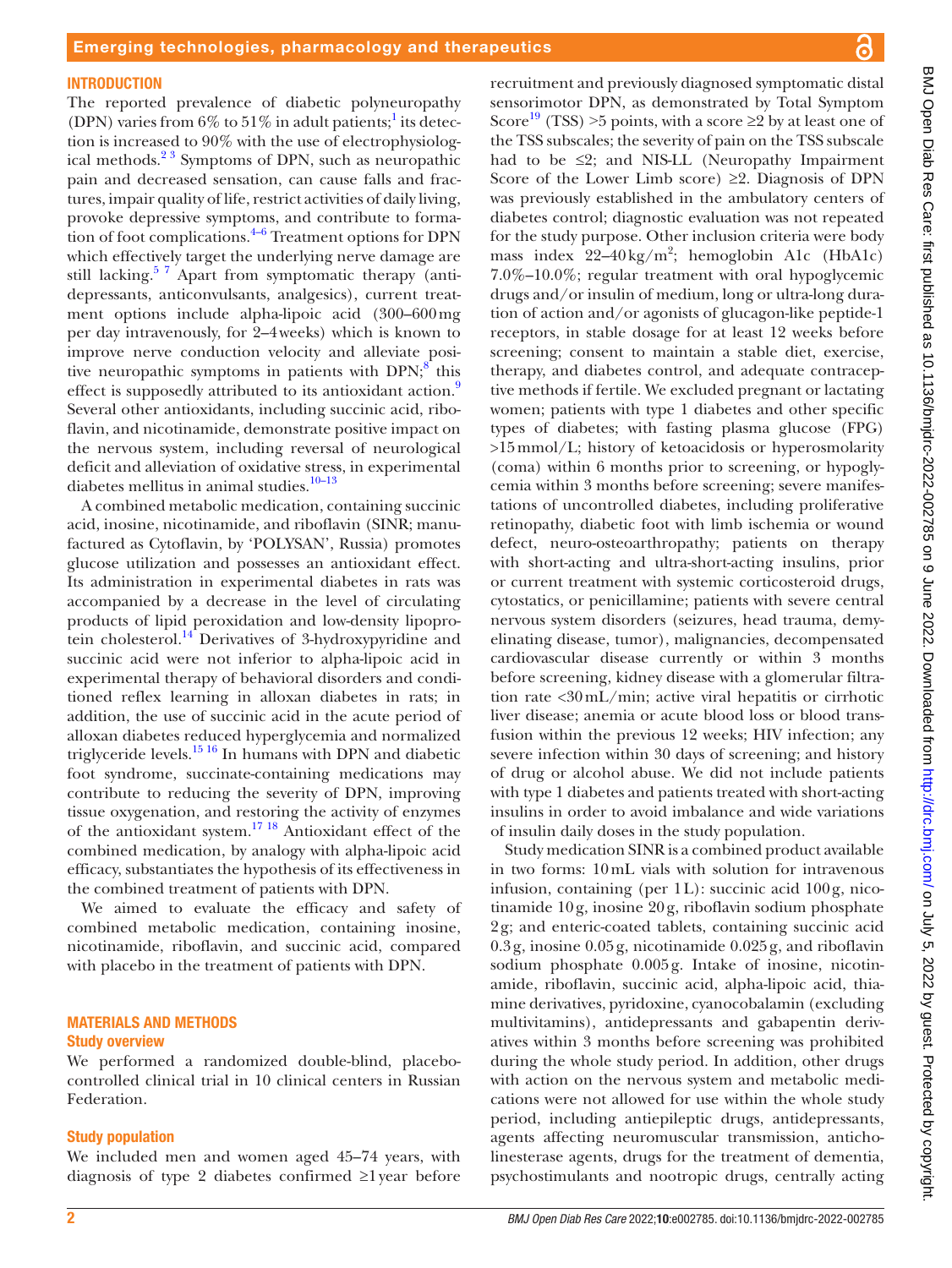### Emerging technologies, pharmacology and therapeutics



<span id="page-2-0"></span>

sympathomimetics and parasympathomimetics, peripheral vasodilators, and drugs containing vitamin B.

### Study design

ഭ

Participants were randomly assigned (1:1) into an experimental group or placebo group using the interactive web response system. Block randomization was used (block sizes of four) stratified by intake of insulin. The randomization sequence was drawn up by an independent, blinded statistician who used a validated pseudo-random number generator. The study consisted of a screening period (2 weeks), a treatment period (12 weeks), and a follow-up period (2 weeks) ([figure](#page-2-0) 1). Treatment was performed in two phases: intravenous infusion of study medication/placebo for 10 days, followed by oral administration of study medication/placebo for 75 days; in total the duration of investigational treatment was 12 weeks or 85 days. During the first phase (days 1–10), the study medication/placebo was administered once a day at a dose of 20mL intravenously, diluted by 200mL of normal saline, at a rate of 3–4mL/min. The solution for infusion was administered in each center by a blinded team, except for the one unblinded person who prepared the medication before infusion; the yellow color of the solution was masked by opaque infusion systems and dark coverings for vials. From day 11, patients were given study medication/placebo for self-administration, to be taken two tablets two times per day orally (in the morning and in the evening no later than 18:00). Blinding of tablets was ensured by masking with a placebo, packaging, and the same labeling. All outcome assessments were performed by the investigators who were blinded to treatment allocation.

### Study procedures

The following tests and scales were used for study assessments: general scale for the assessment of neurological symptoms  $(TSS)$ ;<sup>19 20</sup> objective assessment of neurological symptoms with  $NIS-LL;^{21}$  rough neuropsychological assessment of executive ability by performing a simple test of visual scanning and working memory, Trail Making Test  $(TMT);^{22}$  evaluation of symptoms of chronic

*BMJ Open Diab Res Care* 2022;10:e002785. doi:10.1136/bmjdrc-2022-002785 3

asthenia by Fatigue Assessment Scale  $(FAS)$ .<sup>23</sup> All assessments were performed on days 0, 11, 29, 57, and 86. Details of TSS assessment were published elsewhere.<sup>[19 20](#page-8-3)</sup> The primary outcome was improvement of DPN symptoms, as measured by change in TSS at week 12 (day 86) from baseline. Secondary outcomes, also assessed at day 86 from baseline, were changes of the individual components on TSS scale, the proportion of patients who achieved ≥50% reduction in TSS total score, change in NIS-LL score, change of the results of the TMT (part A and part B), change in FAS scores, HbA1c and FPG levels, and changes of the atherogenic index and body weight. Safety outcomes were the incidence of hypoglycemia episodes during the 12 weeks of study treatment, and the incidence of adverse events (AEs) and serious AEs (SAEs) based on subjective complaints, laboratory tests, results of physical examination, vital signs, and ECG. Registration of AEs/SAEs was provided from the signing of informed consent until the completion of participation in the study. Cases of AE were coded using the latest MedDRA medical dictionary (V.23.1). Deviations of laboratory findings from normal ranges, and clinically significant deviations in vital signs and ECG records during the study period were reported as AEs.

#### Statistical analysis

In a double-blind, randomized, placebo-controlled trial SYDNEY  $2^{24}$  alpha-lipoic acid showed superiority over placebo in patients with DPN in terms of a decrease in the total TSS score after 5 weeks of treatment. The minimum decrease in TSS in patients receiving the study drug was 4.5 points, and in the placebo group 2.9 points. The maximum SD of the TSS change was 3.5 points. For this study, the sample size calculation was based on assumption that the difference between SINR and placebo groups in terms of TSS reduction at week 12 from baseline will be 1.5 points or more. To achieve 80% statistical power with α=0.05and SD 3.5 points, to test the superiority hypothesis, 86 patients in each group must be included in the analysis. Assuming a 20% potential dropout rate, the calculated study population was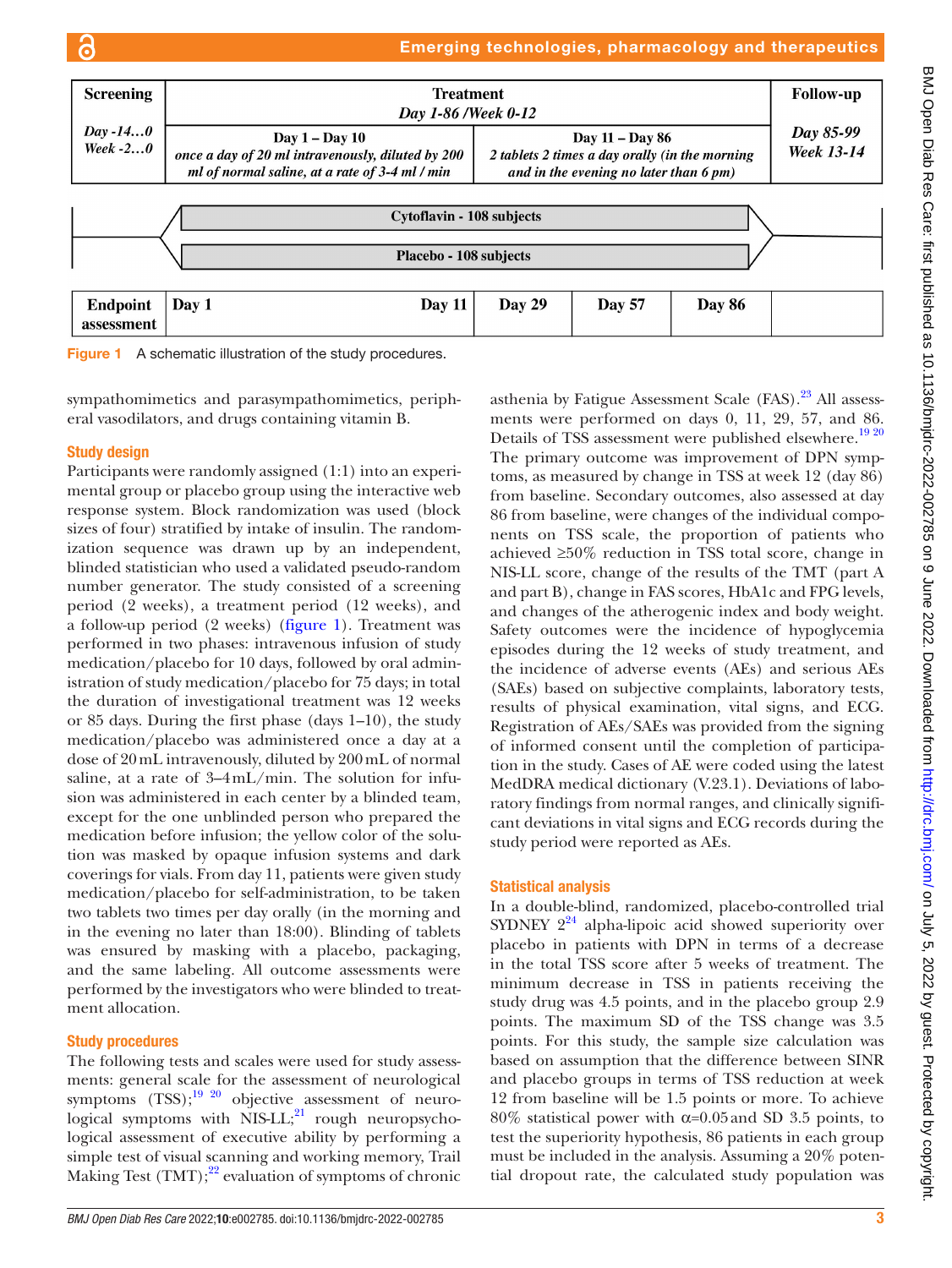216 patients (108 patients in each group). The primary population for efficacy analysis was the full analysis set (ITT) , which included all randomized patients who received at least one dose of study medication and had at least one efficacy parameter score after baseline (intentto-treat analysis, ITT). In addition, efficacy analysis was performed in the per-protocol (PP) population, which embodies patients who received the full course of investigational treatment without significant protocol deviations. All patients who received at least one dose of the study medication were included into the safety analysis.

#### Data analysis

A t-test was used to assess the primary efficacy endpoint, that is, the change in the total TSS score at week 12 from baseline. Additionally, analysis of covariance was performed using treatment group, stratum, and center factors as fixed parameters to test the null hypothesis of absence of difference between groups. To assess the dynamics of TSS subscores between visits, a mixed model was used, with the subscale score as a dependent variable, group as a fixed factor, center and subject as random factors, and visit number as a repeated factor. The analysis of other numerical parameters of efficiency was carried out in a similar way. For the analysis of secondary efficacy endpoints, which were categorical variables, and for between-group comparison of safety (AE/SAE), the  $\chi$ 2 test or, where appropriate, Fisher's exact test, was used. A mixed repeated measures model was used to assess the dynamics of study variables between visits. To assess the dynamics of laboratory parameters in relation to the baseline, a paired t-test or Wilcoxon test (depending on the type of data distribution) was used separately for each group. For between-group comparison of changes relative to baseline, the t-test or the Mann-Whitney test was used, depending on the type of data distribution. Testing of quantitative variables for normality of distribution was carried out using the Shapiro-Wilk test and the test for skewness and kurtosis.

The incidence of AEs/SAEs during treatment was calculated for each class of organ systems and the preferred term for each group. Summary data on the severity of AEs, their association with study medication, and outcomes were presented for each organ system class. Data on SAEs, AEs leading to the need for early completion of the study for the subject, and AEs with severity according to National Cancer Institute Common Terminology Criteria for Adverse Events (V.5.0, publish date: November 27, 2017) of grade 3 or higher were analyzed separately. For between-group comparison of safety parameters, the  $\chi$ <sup>2</sup> test and, where appropriate, Fisher's exact test, was used. All statistical calculations were performed using Stata V.14.

#### RESULTS

In 2020–2021, 284 patients were screened, of those 216 were randomly allocated to the treatment group (109 of



<span id="page-3-0"></span>Figure 2 Allocation of study subjects and trial profile. ITT, full analysis set; PP, per protocol.

216; 50.5%), and the placebo group (107 of 216; 49.5%); of those, ITT population comprised 215, PP population 197, and safety population 216 individuals [\(figure](#page-3-0) 2). Use of blocks resulted in uneven final distribution of patients (109:107 instead of planned 108:108).

#### Description of the study groups

Baseline demographic data, clinical characteristics, and comorbidities assessed in the ITT population were similar between treatment groups ([table](#page-4-0) 1). All study subjects were Caucasians. Statistically significant differences of the incidence of sequelae of diabetes were not observed, except for the presence of diabetic retinopathy, which was more prevalent in the placebo group. Most patients in both groups had type 2 diabetes for more than 10 years. The duration of DPN was, in most cases, longer than 4 years. Only 4 of 108 (3.7%) patients in the SINR group and 3 of 107 (2.8%) patients in the placebo group received concomitant therapy for DPN (p>=0.991). The most frequent comorbidities were arterial hypertension, dyslipidemia, ischemic heart disease, and obesity. All patients received glucose-lowering therapy for type 2 diabetes; also, most patients received antihypertensive therapy and treatment for coronary artery disease. Compliance with the study medication intake in both groups was within the range 80%–120%, as permitted by the study protocol.

### Primary endpoint

In the experimental group, a significantly greater reduction in the symptoms of DPN, assessed by the TSS, was achieved, compared with the placebo group [\(table](#page-5-0) 2). Reduction of symptoms measured by the TSS scale in subgroups, defined by the degree of compensation for type 2 diabetes (as reflected by glycated hemoglobin level below vs above 8.0%) and by severity of DPN symptoms (as demonstrated by baseline TSS below vs over 7.5), is presented in [table](#page-5-0) 2.

As for the individual components of the TSS, several statistically significant differences were found between groups in terms of reduction of TSS subscores at different visits ([figure](#page-6-0) 3). The analysis revealed the presence of statistically significant differences between the groups by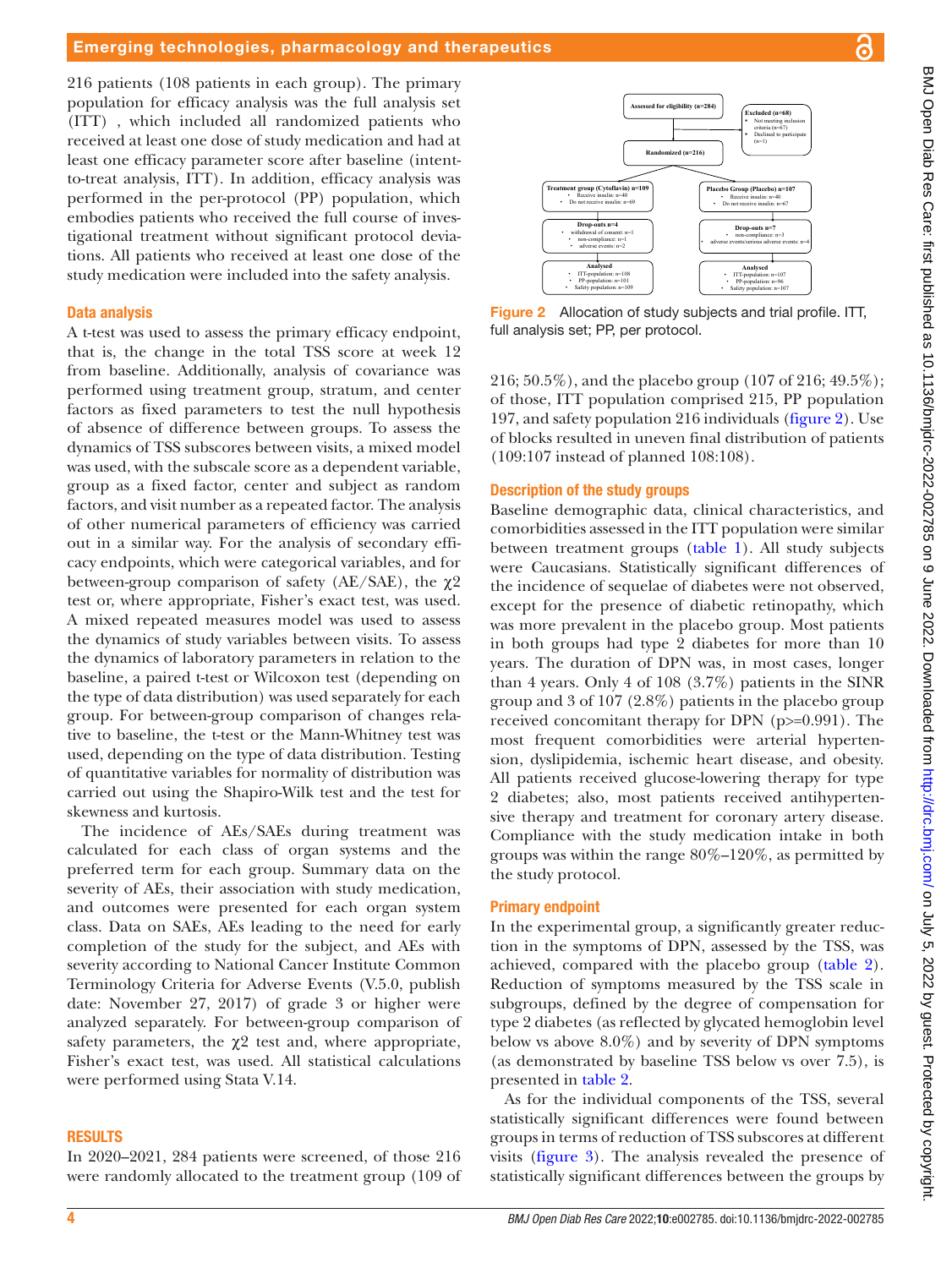<span id="page-4-0"></span>

| <b>Table 1</b> Baseline demographic data, clinical characteristics, and comorbidities |                                                                    |                                                                 |         |  |
|---------------------------------------------------------------------------------------|--------------------------------------------------------------------|-----------------------------------------------------------------|---------|--|
|                                                                                       | <b>Experimental group (SINR)</b><br>$n = 108$                      | Placebo group<br>$n = 107$                                      | P value |  |
| Mean age $(\pm SD)$ , years                                                           | 62.5(6.6)                                                          | 62.9(6.7)                                                       | 0.662   |  |
| Mean body mass index $(\pm SD)$ , kg/m <sup>2</sup>                                   | 31.40 (4.48)                                                       | 31.33 (4.44)                                                    | 0.903   |  |
| Male gender, n (%)                                                                    | 31(28.7)                                                           | 39 (36.5)                                                       | 0.226   |  |
| Duration of type 2 diabetes mellitus                                                  |                                                                    |                                                                 |         |  |
| $<$ 2 years<br>$2-5$ years<br>5-10 years<br>$10 - 15$ years<br>$>15$ years            | $3(2.8\%)$<br>18 (16.7%)<br>28 (25.9%)<br>31 (28.7%)<br>28 (25.9%) | 4(3.7%)<br>19 (17.8%)<br>26 (24.3%)<br>36 (31.2%)<br>22 (20.6%) | 0.856   |  |
| Treated by insulin injections, n (%)                                                  | 40 (36.7)                                                          | 40 (37.4)                                                       | 0.917   |  |
| Duration of DPN                                                                       |                                                                    |                                                                 |         |  |
| $<$ 1 year<br>2-3 years<br>$4-5$ years<br>>5 years                                    | 14 (13.0%)<br>20 (18.5%)<br>46 (42.6%)<br>28 (25.9%)               | 13 (12.2%)<br>24 (22.4%)<br>48 (44.9%)<br>22 (20.6%)            | 0.763   |  |
| Diabetic retinopathy, n (%)                                                           | 18 (9.3)                                                           | 21 (19.6)                                                       | 0.030   |  |
| Diabetic nephropathy, n (%)                                                           | 18 (16.7)                                                          | 19 (17.8)                                                       | 0.832   |  |
| Diabetic macroangiopathy, n (%)                                                       | 5(4.6)                                                             | 10(9.4)                                                         | 0.175   |  |
| Arterial hypertension, n (%)                                                          | 96 (88.9)                                                          | 92 (86.0)                                                       | 0.520   |  |
| Dyslipidemia, n (%)                                                                   | 43 (39.8)                                                          | 46 (43.0)                                                       | 0.636   |  |
| Ischemic heart disease, n (%)                                                         | 31(28.7)                                                           | 35 (32.7)                                                       | 0.524   |  |

DPN, diabetic polyneuropathy; SINR, succinic acid+inosine+nicotinamide+riboflavin.

dynamics of the intensity of paresthesia (p=0.004) and the intensity of numbness (p=0.003). There were no statistically significant differences between the groups in the dynamics of the intensity of burning (p=0.245) and the intensity of pain (p=0.578). On day 11, paresthesia intensity was  $1.63\pm0.73$  in SINR group and  $1.83\pm0.72$  in the control group ( $p=0.045$ ); on day 31 1.58 $\pm$ 0.71 and  $1.78\pm0.66$  (p=0.021), on day 57  $1.49\pm0.66$  and  $1.70\pm0.69$ (p=0.024), and on day 86 1.38±0.67and 1.66±0.74 (p=0.018), respectively. Intensity of numbness in SINR group versus control group on day 11 was 1.65±0.66 vs 1.82 $\pm$ 0.61 (p=0.049), on day 31 1.52 $\pm$ 0.62 vs 1.82 $\pm$ 0.61  $(p=0.006)$ , on day 57 1.45 $\pm$ 0.64 vs 1.70 $\pm$ 0.65 (p=0.084), and on day 86 1.30±0.60 vs 1.63±0.60 (p=0.022). By the end of treatment, statistically significant differences between the groups were detected also by the intensity of burning: on day 57 1.18±0.67 vs 1.27±0.71 (p=0.001), and on day 86 1.09±0.69 vs 1.18±0.74 (p=0.007) in SINR group versus control group, respectively.

### Secondary endpoints

We did not observe statistically significant differences by the other secondary study endpoints. The mean decline of NIS-LL score on day 86, that is, at the end of therapy, compared with baseline in the experimental group was 3.2 points, in the placebo group 2.5 points (p=0.098). Neither statistically significant differences by dynamics of changes in the NIS-LL scale were found between the

groups throughout the 12 weeks of treatment (p=0.166, mixed model). However, we observed a non-significant trend of improvement of touch pressure sensation, as reflected by lower mean NIS-LL touch pressure subscore, in patients receiving SINR versus placebo on day 86 (1.32±0.9 vs 1.56±0.8, respectively, p=0.055) [\(online](https://dx.doi.org/10.1136/bmjdrc-2022-002785) [supplemental table 1\)](https://dx.doi.org/10.1136/bmjdrc-2022-002785). Mean HbA1c levels slightly decreased in both study groups; on day 86 compared with baseline, mean change was −0.36 (95% CI −0.53 to −0.19) in SINR group and −0.23 (95% CI −0.42 to −0.05) in placebo group (p=0.306). In the SINR group, there was also a trend to the decrease in the FPG levels (mmol/L) on day 29, day 57, and day 86 relative to the baseline level, but this trend did not reach statistical significance (p=0.334). The performance indicators of the TMT (execution time, number of errors) of part A and part B improved in both groups, but the analysis did not reveal statistically significant differences between the groups by these parameters. In both treatment groups, there was a slight decrease in the atherogenic index and in body weight, but without statistical significance between the treatment groups (p=0.817and p=0.755, respectively).

### Safety endpoints

During 12 weeks of investigational treatment, hypoglycemia occurred in 16 of 108 (14.8%) patients of the experimental group and in 25 of 107 (23.4%) patients of the control group (p=0.105). All episodes did not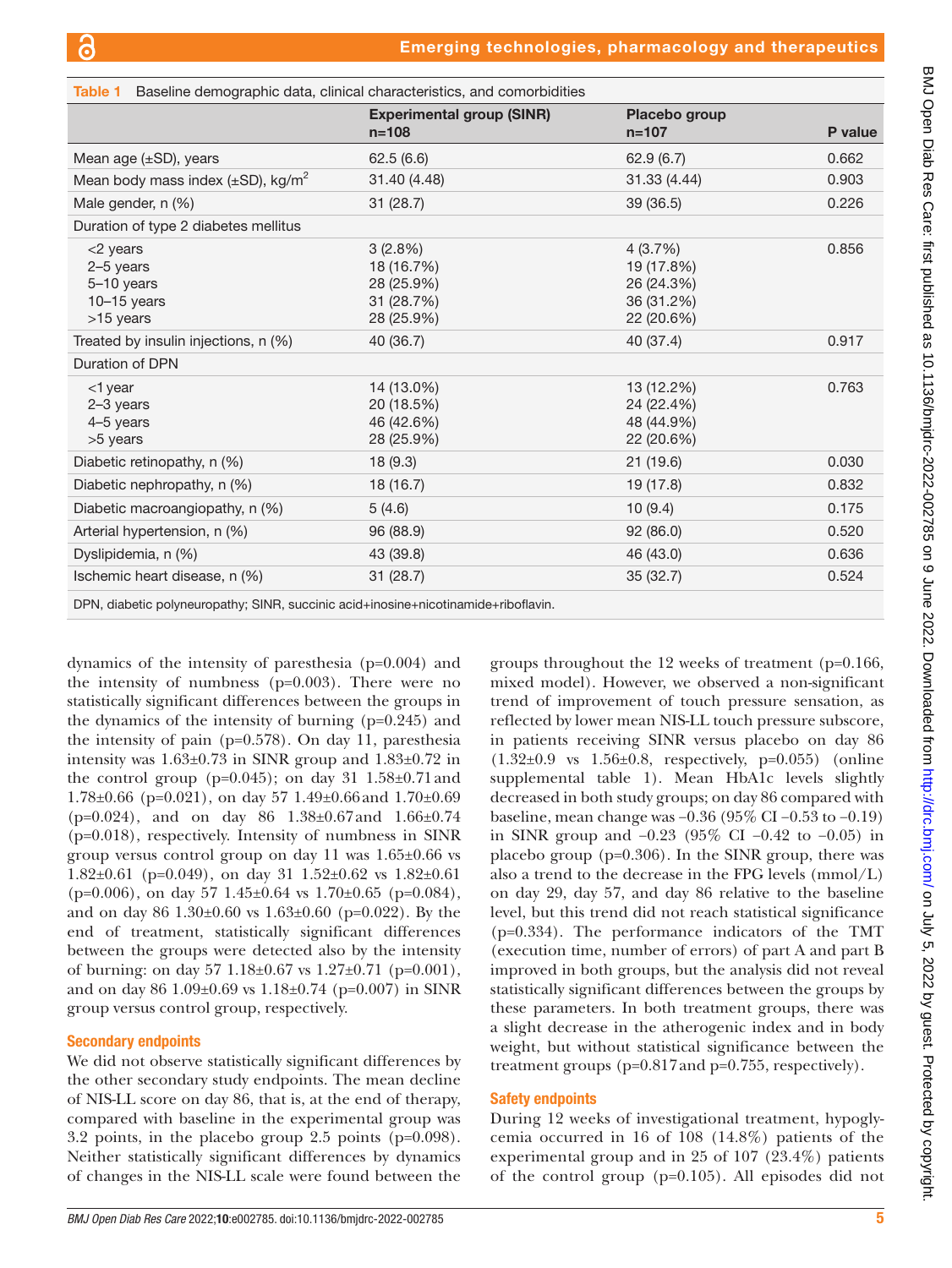<span id="page-5-0"></span>Table 2 Total Symptom Score (TSS) statistics and the change of the total score by the end of the treatment period, in total study population and in subgroups defined by HbA1c (below 8.0% vs ≥8.0%) and baseline TSS (below 7.5 vs ≥7.5)

|                                                  | <b>Experimental group (SINR)</b><br>$n = 108$ | Placebo group<br>$n = 107$ | P value  |
|--------------------------------------------------|-----------------------------------------------|----------------------------|----------|
| ITT, TSS (±SD)                                   |                                               |                            |          |
| Day 1                                            | 6.96 $(\pm 1.02)$                             | 6.89 $(\pm 1.17)$          | 0.619    |
| Day 86                                           | 4.31 $(\pm 1.65)$                             | $5.06 (\pm 1.56)$          | 0.0012   |
| Change                                           | $-2.65 \ (\pm 1.46)$                          | $-1.73 \ (\pm 1.51)$       | < 0.0001 |
| PP, TSS (±SD)                                    | 101                                           |                            |          |
| Day 1                                            | 6.98 $(\pm 1.04)$                             | 6.80 $(\pm 1.12)$          | 0.242    |
| Day 86                                           | 4.33 $(\pm 1.67)$                             | $5.09 \ (\pm 1.54)$        | 0.0011   |
| Change                                           | $-2.65 (\pm 1.49)$                            | $-1.71 (\pm 1.47)$         | < 0.0001 |
| TSS in patients with baseline HbA1c, <8.0%       | 55                                            | 45                         |          |
| Day 1                                            | 6.86 $(\pm 0.88)$                             | 6.64 $(\pm 1.07)$          | 0.243    |
| Day 86                                           | 4.21 $(\pm 1.35)$                             | 4.99 $(\pm 1.69)$          | 0.0119   |
| Change                                           | $-2.65 \ (\pm 1.04)$                          | $-1.65 \ (\pm 1.41)$       | 0.0001   |
| TSS in patients with baseline HbA1c, ≥8.0% (n)   | 50                                            | 55                         |          |
| Day 1                                            | $7.08 (\pm 1.16)$                             | $7.08 (\pm 1.21)$          | 0.991    |
| Day 86                                           | 4.43 $(\pm 1.94)$                             | $5.11 (\pm 1.47)$          | 0.0438   |
| Change                                           | $-2.65 (\pm 1.83)$                            | $-1.80$ (±1.59)            | 0.0120   |
| TSS in patients with baseline TSS $<$ 7.5 (n)    | 77                                            | 78                         |          |
| Day 1                                            | 6.48 $(\pm 0.58)$                             | 6.33 $(\pm 0.61)$          | 0.131    |
| Day 86                                           | $3.85 (\pm 1.28)$                             | 4.72 $(\pm 1.32)$          | 0.0001   |
| Change                                           | $-2.63 (\pm 1.24)$                            | $-1.60 \ (\pm 1.31)$       | < 0.0001 |
| TSS in patients with baseline TSS $\geq$ 7.5 (n) | 28                                            | 22                         |          |
| Day 1                                            | $8.29 \ (\pm 0.76)$                           | $8.53 \ (\pm 0.83)$        | 0.253    |
| Day 86                                           | $5.58 \ (\pm 1.91)$                           | $6.24 (\pm 1.82)$          | 0.223    |
| Change                                           | $-2.72 \ (\pm 1.96)$                          | $-2.21 (\pm 2.03)$         | 0.372    |
|                                                  |                                               |                            |          |

HbA1c, hemoglobin A1c; ITT, full analysis set; PP, per protocol; SINR, succinic acid+inosine+nicotinamide+riboflavin.

require special treatment (only intake of carbohydrate food or drinks) and resolved without consequences. In addition, during the study, 173 AEs were recorded, which developed in 87 patients; 32 episodes of reported AEs in 16 patients had at least a possible association with investigational treatment. The most common AEs were increased blood pressure (SINR/placebo=11/11), headache (SINR/placebo=19/8), and dizziness (SINR/ placebo= $6/4$ ). AEs reported by the investigator as related to study drug administration (definite, probable, possible association categories) were hypertension, headache, and dizziness. There were five episodes of SAE, which required hospitalization of patients: four cases of pneumonia (the study period substantially overlapped with the peak of COVID-19 pandemic) and one case of the newly detected atrial fibrillation paroxysm. No fatal AEs were reported. There were no statistically significant differences between the study groups in terms of AE frequencies, severity, outcomes, and measures taken.

## **DISCUSSION**

Oxidative stress is known to be an important factor in the pathogenesis of DPN; $^{25}$  $^{25}$  $^{25}$  therefore, the use of medications with antioxidant activity seems to be justified, in particular given that the benefit of intensive glycemic control does not lead to substantial reduce of DPN occurrence in patients with type 2 diabetes mellitus.<sup>26</sup> In a randomized, double-blind, placebo-controlled study, we demonstrated the efficacy of the combined medication with antioxidant effect (SINR) against symptoms of DPN. Treatment with SINR, compared with placebo, leads to a significant decrease in the frequency and severity of symptoms of DPN, as demonstrated by statistically significant decrease in the total TSS, both in ITT and in PP populations. The treatment effect was noted early at the beginning of the treatment course (day 11, after the course of intravenous infusions) and sustained over time at each time point (on days 29, 57, and 86). A significant reduction of symptoms in the experimental group was achieved regardless of the degree of compensation for type 2 diabetes, both with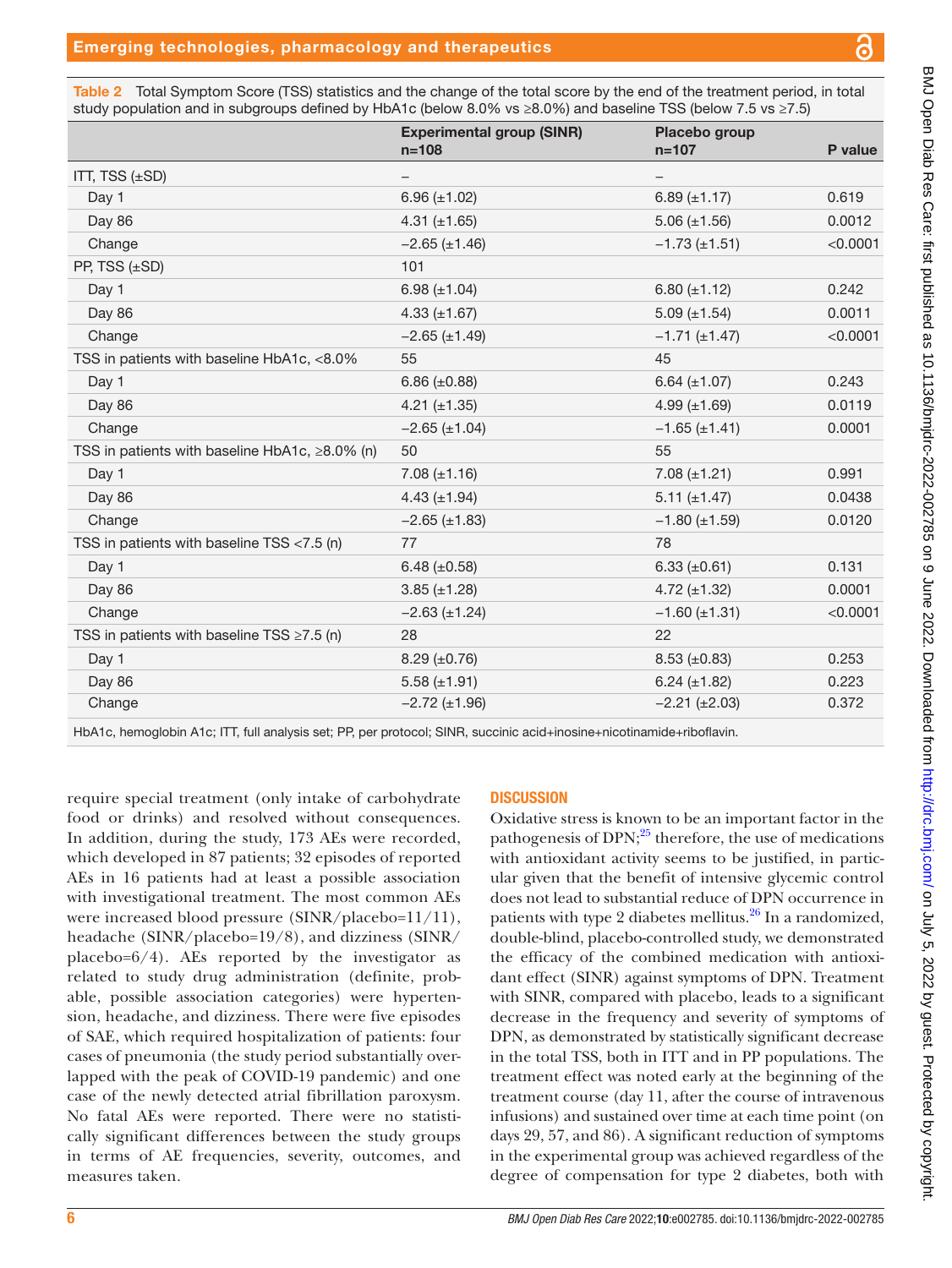

<span id="page-6-0"></span>Figure 3 Baseline level and the sequential changes of the Total Symptom Score and its individual components in experimental and placebo groups, based on ITT population. (A) Paresthesia intensity; (B) Numbness intensity; (C) Burning intensity; (D) Shooting pain intensity; (E) Total score (TSS); #p<0.05; \*p<0.01; §p<0.001. ITT, full analysis set; SINR, succinicacid+inosine+nicotinamide+riboflavin.

the level of glycated hemoglobin below  $8\%$  and  $\geq 8\%$ , which corresponds to the previous concept that DPN severity is not directly related to the quality of glycemic control.<sup>26</sup> Assessing the treatment effect according to the initial severity of DPN symptoms, it was found that better results of SINR treatment were achieved in patients with milder initial symptoms (TSS <7.5); similar findings were observed in studies of other antioxidant drugs.<sup>27</sup>

Assessing the results of treatment according to the individual components of the TSS scale (paresthesia, numbness, shooting pain, burning), we found that SINR had a greater effect on reducing paresthesia and numbness in DPN than on the intensity of pain and burning. It should be noted that burning sensation can be defined by the patient as burning pain and is conducted by the same fibers that are responsible for the feeling of acute pain, that is, the thin unmyelinated C-type fibers, unlike paresthesia and numbness, which are mediated when thick myelinated fibers are affected. These results were expected given the mechanism of action and points of application of SINR, which is not a medication for the treatment of neuropathic pain but is an antioxidant

substance. However, after 2 months of treatment, its effect was also observed by the 'burning' component of TSS scale. While the other medication for pathogenetic treatment of DPN, alpha-lipoic acid, alleviates primarily neuropathic pain[,28](#page-8-11) SINR may be also considered as an additional treatment option targeted to numbness and paresthesia.

The present study is the first clinical trial of the combination of SINR in type 2 diabetes. The antioxidant potential of this combination was previously demonstrated in other neurological conditions, for example, in intracerebral hemorrhage.<sup>29 30</sup> In DPN, clinical effect of SINR was moderate, compared with alpha-lipoic acid; a possible explanation is that alpha-lipoic acid may be a more potent antioxidant, which has an inherent mechanism of direct antioxidation via free radical scavenging and diverse indirect mechanisms,<sup>[9](#page-7-5)</sup> including metal chelation, cofactoring mitochondrial antioxidant system, etc. The studied combination of SINR acts mostly in an indirect way: succinic acid inactivates peroxidases in mitochondria and increases the activity of NAD-dependent enzymes, while nicotinamide and riboflavin, as intermediates of electron transport system, enhance the pharmacological activity of succinic acid. The factors studied at the present trial do not provide explanation of the phenomenon of better effect in patients with milder symptoms, but the possible explanation may be lower intensity of lipid peroxidation in patients with less severe DPN. Positive impact of the studied combination on DPN symptoms in the present study, although not very dramatic, may deserve further research, given the lack of treatment alternatives for DPN.

We were unable to demonstrate treatment effect in terms of reduction of objective neurological signs assessed by NIS-LL scale. Of importance, the study was not powered to detect between-group differences in NIS-LL score and its subscores. In our study, experimental treatment reduced the severity of sensory disorders in DPN (assessed by the TSS scale), while having little effect on the 'negative' neurological signs, such as mitigation of tendon reflexes at the lower extremities, decrease muscle strength, and a decrease in various types of sensitivity assessed by the NIS-LL scale. It should be noted that, in contrast to the 'negative' signs, the symptoms of sensory impairment (paresthesia, numbness, burning sensation, pain) are precisely those DPN manifestations that primarily bother the patient and have a significant impact on the quality of life.

In the present study, treatment with SINR did not increase the risk of hypoglycemic reactions, both during intravenous infusions and oral intake of the tablets; thus, it may be concluded that SINR does not affect the safety of glucose-lowering therapy in patients with type 2 diabetes mellitus, at least those regimens which were not prohibited by the study protocol. Based on the obtained safety data (no significant differences between the experimental group and the placebo group in the number, severity, outcomes of AEs and SAEs, and in frequency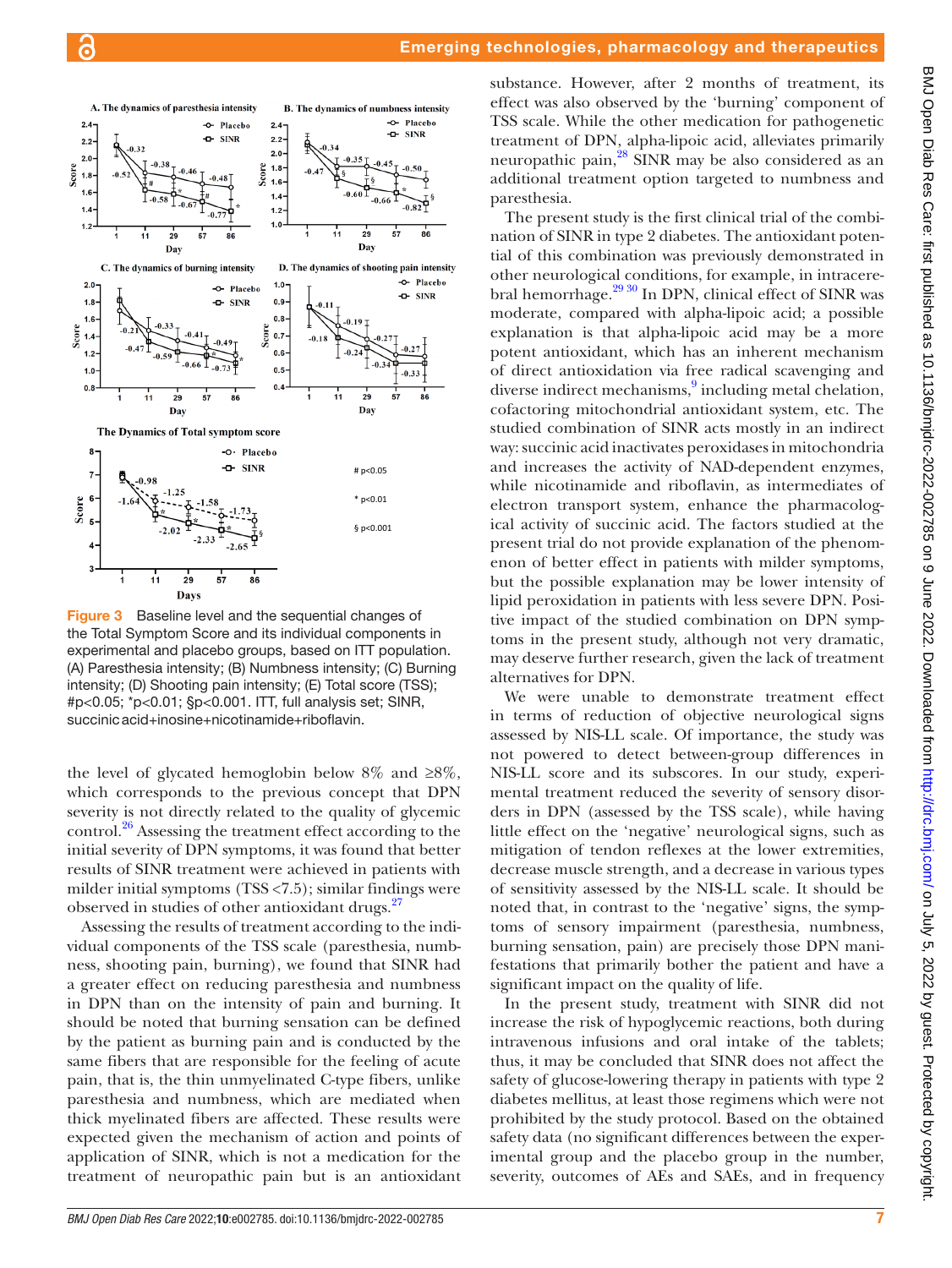of AEs which have at least possible relation to the study treatment), we conclude that SINR (solution for intravenous administration and enteric-coated tablets) has a

favorable safety profile.

The limitations of the present study include comparatively small effect size, moderate proportion of patients with severe DPN symptoms, subjective assessment of outcomes, exclusion of participants who received injectable glucose-lowering medications other than medium, long or ultra-long duration of action insulins, as well as patients with uncontrolled diabetes and type 1 diabetes. Recruitment of patients 45–74 years old restrains generalizability of results to other affected age groups. However, a metabolic antioxidant drug with a favorable safety profile, which has demonstrated the ability to alleviate DPN symptoms, may become an additional alternative to DPN therapy, in view of the limited treatment options for The combined medication SINR (Cytoflavin) has demonstrated efficacy, as reflected by alleviation of DPN symp-

toms, and safety in patients with type 2 diabetes mellitus. Taking into consideration the lack of treatment alternatives, a course of intravenous infusions followed by intake of enteric-coated tablets may be recommended for the treatment of symptomatic DPN. Further studies are needed to support the clinical efficacy by the results of instrumental investigations.

#### Author affiliations

this condition.

**CONCLUSION** 

<sup>1</sup>Department of Acute Cerebrovascular Pathology and Emergency Neurology, Sankt-Peterburgskij naucno-issledovatel'skij institut skoroj pomosi imeni I I Dzanelidze, Sankt Peterburg, Russian Federation

<sup>2</sup>Department of Faculty Therapy, City Clinical Hospital, Saratov, Russian Federation <sup>3</sup>Department of Endocrinilogy, Limited Liability Company 'Center Diabetes', Samara, Russian Federation

4 Endocrinologist, 'Eco-Safety' Medical Center, St Petersburg, Russian Federation <sup>5</sup>City Endocrinology Center, City Hospital No 4, Rostov-on-Don, Russian Federation <sup>6</sup>Department of Nervous Diseases and Neurosurgery, Sechenov University, Moskva, Russian Federation

Acknowledgements The authors would like to thank study participants and all collaborators, including all site coordinators and investigators.

Contributors TK—conceptualization, methodology, supervision, formal analysis, and writing (original draft). YGS—investigation and writing (review and editing). AFV—investigation and writing (review and editing). NSO—investigation and writing (review and editing). VPP— investigation and writing (review and editing). IAS—conceptualization, methodology, supervision, and writing (review and editing). TK is responsible for the overall content as guarantor.

Funding This work was supported by POLYSAN Scientific & Technological Pharmaceutical Company. POLYSAN Scientific & Technological Pharmaceutical Company provided funding for this research and reviewed the research prior to submission.

**Disclaimer** The sponsor was involved in study design and in the decision to submit the article for publication; the sponsor was not involved in the collection, analysis, and interpretation of data.

Competing interests TK was an employee of POLYSAN Scientific & Technological Pharmaceutical Company when this research was conducted. IAS was a scientific advisor for this study and was compensated by POLYSAN Scientific & Technological Pharmaceutical Company for his work on this research. YGS, AFV, NSO, and

VPP were compensated by POLYSAN Scientific & Technological Pharmaceutical Company for their work on this research.

Patient consent for publication Not required.

Ethics approval The study was conducted in accordance with the requirements of the Guideline for Good Clinical Practice of International Conference on Harmonization (ICH GCP) and the Eurasian Economic Union (EAEU), the principles specified in the Declaration of Helsinki, the current laws of the Russian Federation, and the Protocol of the clinical study CTF-III-DM-2019 (approved by the Russian Ministry of Health (no 109) on March 16, 2020). Prior to the initiation of the clinical trial, written approval from the Local Ethics Committees was obtained for all research sites. All patients have provided written informed consent to participate in the study.

Provenance and peer review Not commissioned; externally peer reviewed.

Data availability statement Data may be obtained from a third party and are not publicly available. Data were collected and stored by an independent CRO.

Supplemental material This content has been supplied by the author(s). It has not been vetted by BMJ Publishing Group Limited (BMJ) and may not have been peer-reviewed. Any opinions or recommendations discussed are solely those of the author(s) and are not endorsed by BMJ. BMJ disclaims all liability and responsibility arising from any reliance placed on the content. Where the content includes any translated material, BMJ does not warrant the accuracy and reliability of the translations (including but not limited to local regulations, clinical guidelines, terminology, drug names and drug dosages), and is not responsible for any error and/or omissions arising from translation and adaptation or otherwise.

**Open access** This is an open access article distributed in accordance with the Creative Commons Attribution Non Commercial (CC BY-NC 4.0) license, which permits others to distribute, remix, adapt, build upon this work non-commercially, and license their derivative works on different terms, provided the original work is properly cited, appropriate credit is given, any changes made indicated, and the use is non-commercial. See:<http://creativecommons.org/licenses/by-nc/4.0/>.

#### ORCID iD

Tatiana Kharitonova <http://orcid.org/0000-0003-4021-9421>

#### **REFERENCES**

- <span id="page-7-0"></span>1 Hicks CW, Selvin E. Epidemiology of peripheral neuropathy and lower extremity disease in diabetes. *[Curr Diab Rep](http://dx.doi.org/10.1007/s11892-019-1212-8)* 2019;19:86.
- <span id="page-7-1"></span>2 Dyck PJ, Karnes JL, O'Brien PC, *et al*. The Rochester diabetic neuropathy study: reassessment of tests and criteria for diagnosis and staged severity. *[Neurology](http://dx.doi.org/10.1212/WNL.42.6.1164)* 1992;42:1164–70.
- 3 Dyck PJ, Litchy WJ, Lehman KA, *et al*. Variables influencing neuropathic endpoints: the Rochester diabetic neuropathy study of healthy subjects. *[Neurology](http://dx.doi.org/10.1212/WNL.45.6.1115)* 1995;45:1115–21.
- <span id="page-7-2"></span>4 Vileikyte L, Leventhal H, Gonzalez JS, *et al*. Diabetic peripheral neuropathy and depressive symptoms: the association revisited. *[Diabetes Care](http://dx.doi.org/10.2337/diacare.28.10.2378)* 2005;28:2378–83.
- <span id="page-7-3"></span>5 Pop-Busui R, Boulton AJM, Feldman EL, *et al*. Diabetic neuropathy: a position statement by the American diabetes association. *[Diabetes](http://dx.doi.org/10.2337/dc16-2042)  [Care](http://dx.doi.org/10.2337/dc16-2042)* 2017;40:136–54.
- 6 Reeves ND, Orlando G, Brown SJ. Sensory-Motor mechanisms increasing falls risk in diabetic peripheral neuropathy. *[Medicina](http://dx.doi.org/10.3390/medicina57050457)* 2021;57:457.
- 7 Snyder MJ, Gibbs LM, Lindsay TJ. Treating painful diabetic peripheral neuropathy: an update. *[Am Fam Physician](http://www.ncbi.nlm.nih.gov/pubmed/27479625)* 2016;94:227–34.
- <span id="page-7-4"></span>8 Han T, Bai J, Liu W, *et al*. A systematic review and meta-analysis of α-Lipoic acid in the treatment of diabetic peripheral neuropathy. *[Eur](http://dx.doi.org/10.1530/EJE-12-0555)  [J Endocrinol](http://dx.doi.org/10.1530/EJE-12-0555)* 2012;167:465–71.
- <span id="page-7-5"></span>9 Rochette L, Ghibu S, Muresan A, *et al*. Alpha-Lipoic acid: molecular mechanisms and therapeutic potential in diabetes. *[Can J Physiol](http://dx.doi.org/10.1139/cjpp-2014-0353)  [Pharmacol](http://dx.doi.org/10.1139/cjpp-2014-0353)* 2015;93:1021–7.
- <span id="page-7-6"></span>10 Volchegorskii IA, Miroshnichenko IY, Rassokhina LM, *et al*. Anxiolytic and antidepressant actions of 3-hydroxypyridine and succinic acid derivatives in alloxan diabetes. *[Neurosci Behav Physiol](http://dx.doi.org/10.1007/s11055-016-0287-9)* 2016;46:620–5.
- 11 Alam MM, Iqbal S, Naseem I. Ameliorative effect of riboflavin on hyperglycemia, oxidative stress and DNA damage in type-2 diabetic mice: mechanistic and therapeutic strategies. *[Arch Biochem](http://dx.doi.org/10.1016/j.abb.2015.08.013)  [Biophys](http://dx.doi.org/10.1016/j.abb.2015.08.013)* 2015;584:10–19.
- 12 Stevens MJ, Li F, Drel VR, *et al*. Nicotinamide reverses neurological and neurovascular deficits in streptozotocin diabetic rats. *[J](http://dx.doi.org/10.1124/jpet.106.109702)  [Pharmacol Exp Ther](http://dx.doi.org/10.1124/jpet.106.109702)* 2007;320:458–64.
- 13 Trammell SAJ, Weidemann BJ, Chadda A, *et al*. Nicotinamide riboside opposes type 2 diabetes and neuropathy in mice. *[Sci Rep](http://dx.doi.org/10.1038/srep26933)* 2016;6:26933.